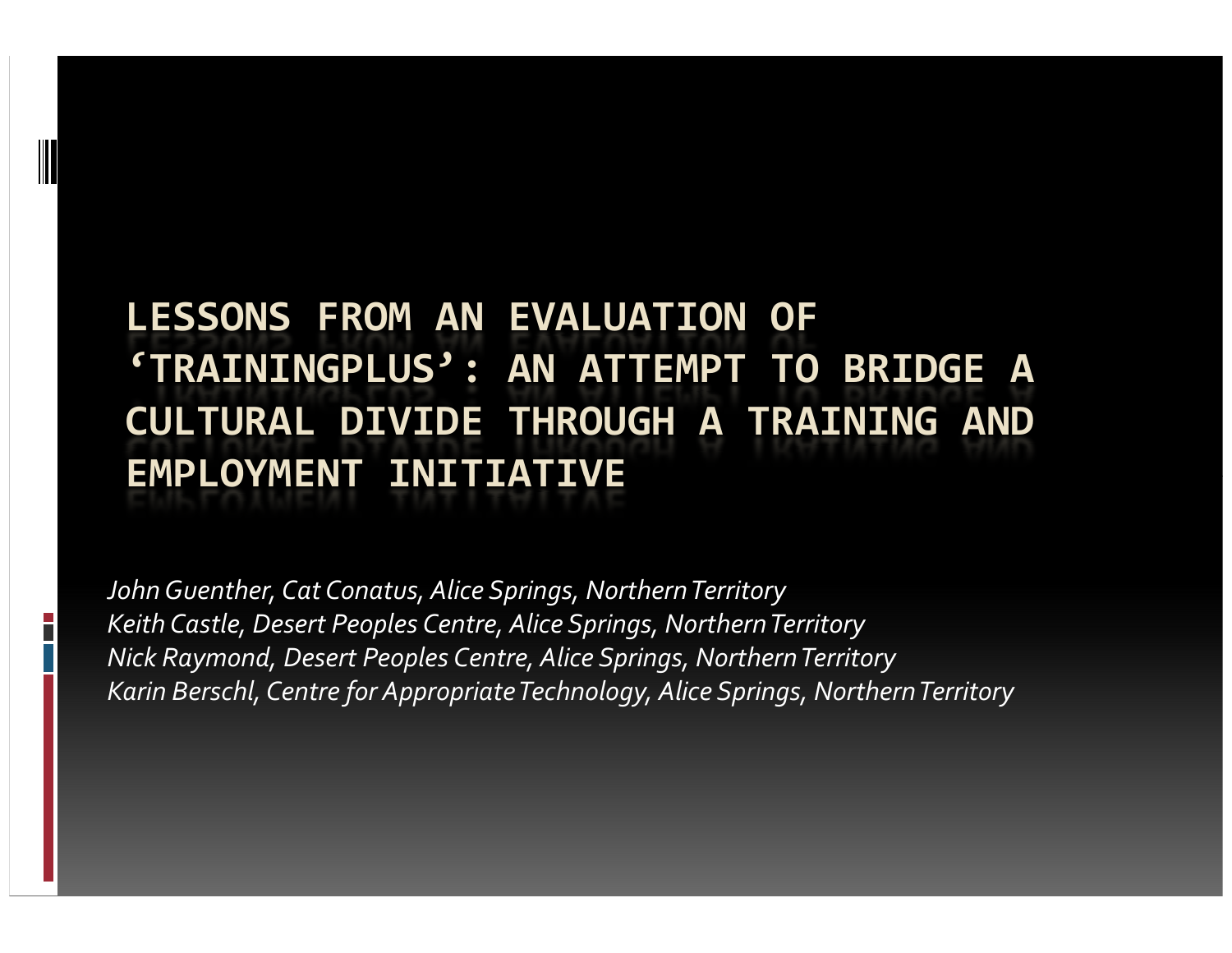

Two Organisations





## **Centre for Appropriate Technology**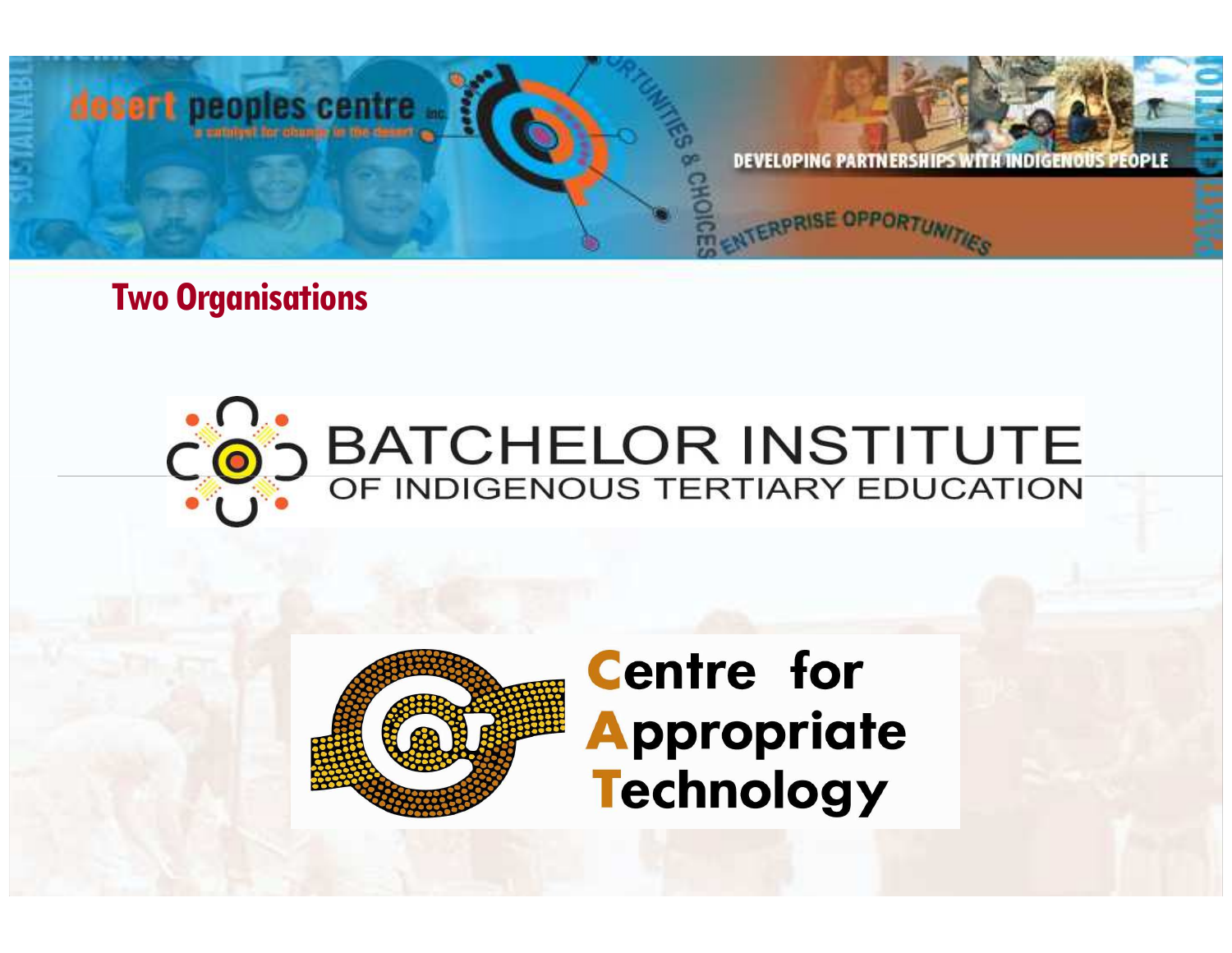

#### The Context

"By any measure - educational, social or economic – education and training in Australia is failing large numbers of Indigenous people, but particularly Aboriginal desert peoples."

Desert Peoples Centre 'Our Case' 2003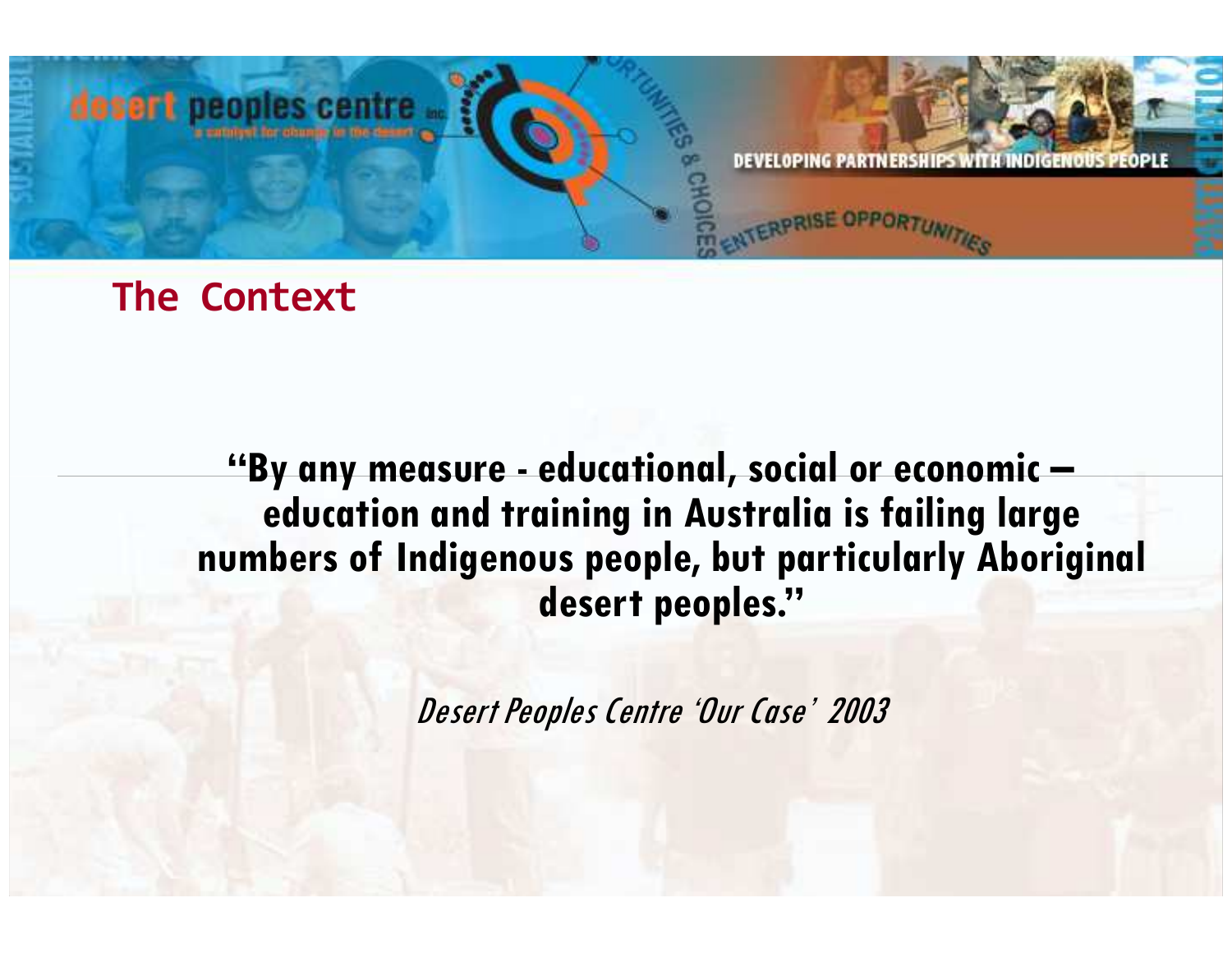

#### The idea

A <u>systematic and coordinated</u> approach to Indigenous education and training is necessary to foster a framework for the future cultural, social and economic development of Indigenous peoples and communities.

It is a catalyst for change; an opportunity to create new, dynamic and productive learning environments for desert peoples, not only on campus but in communities."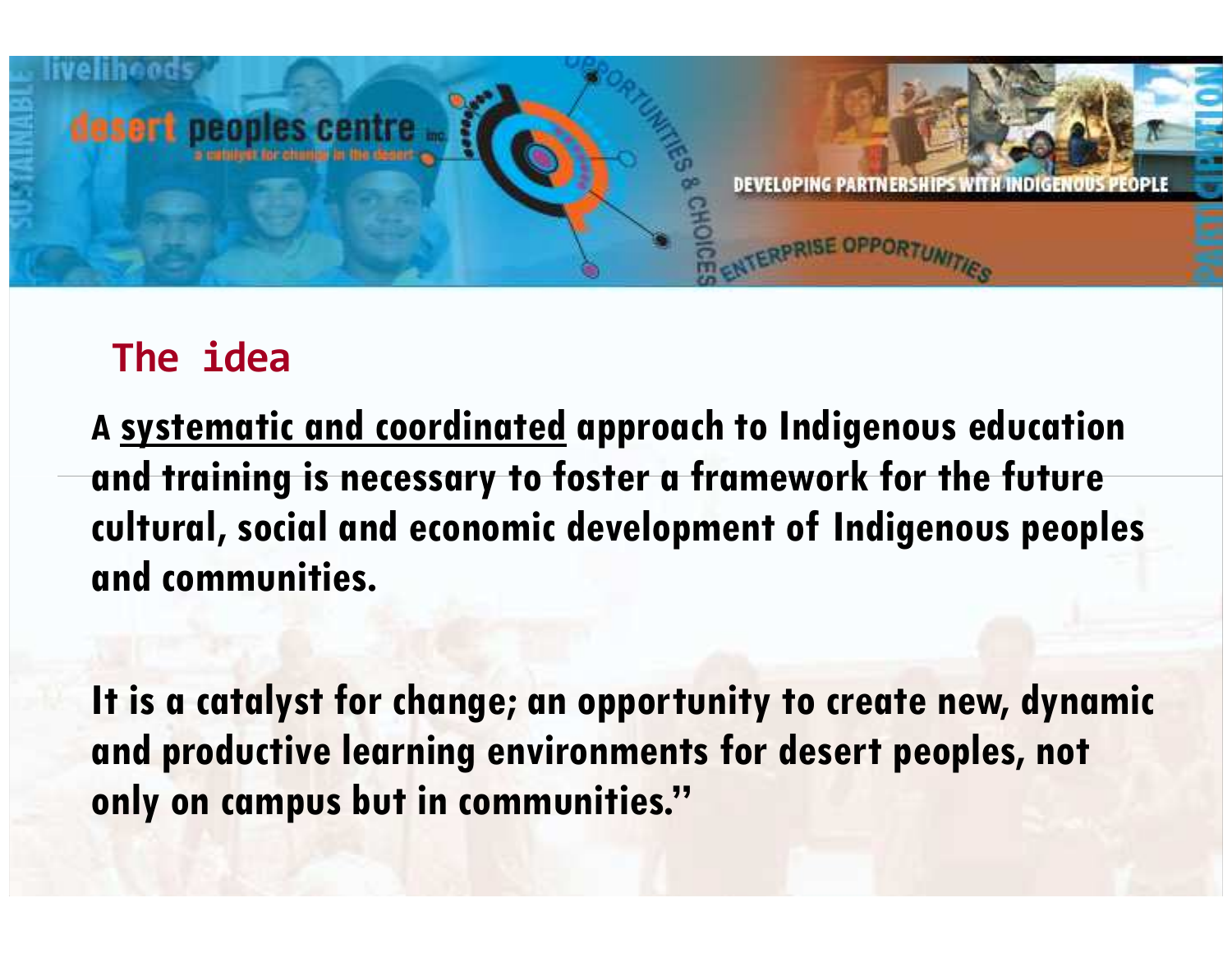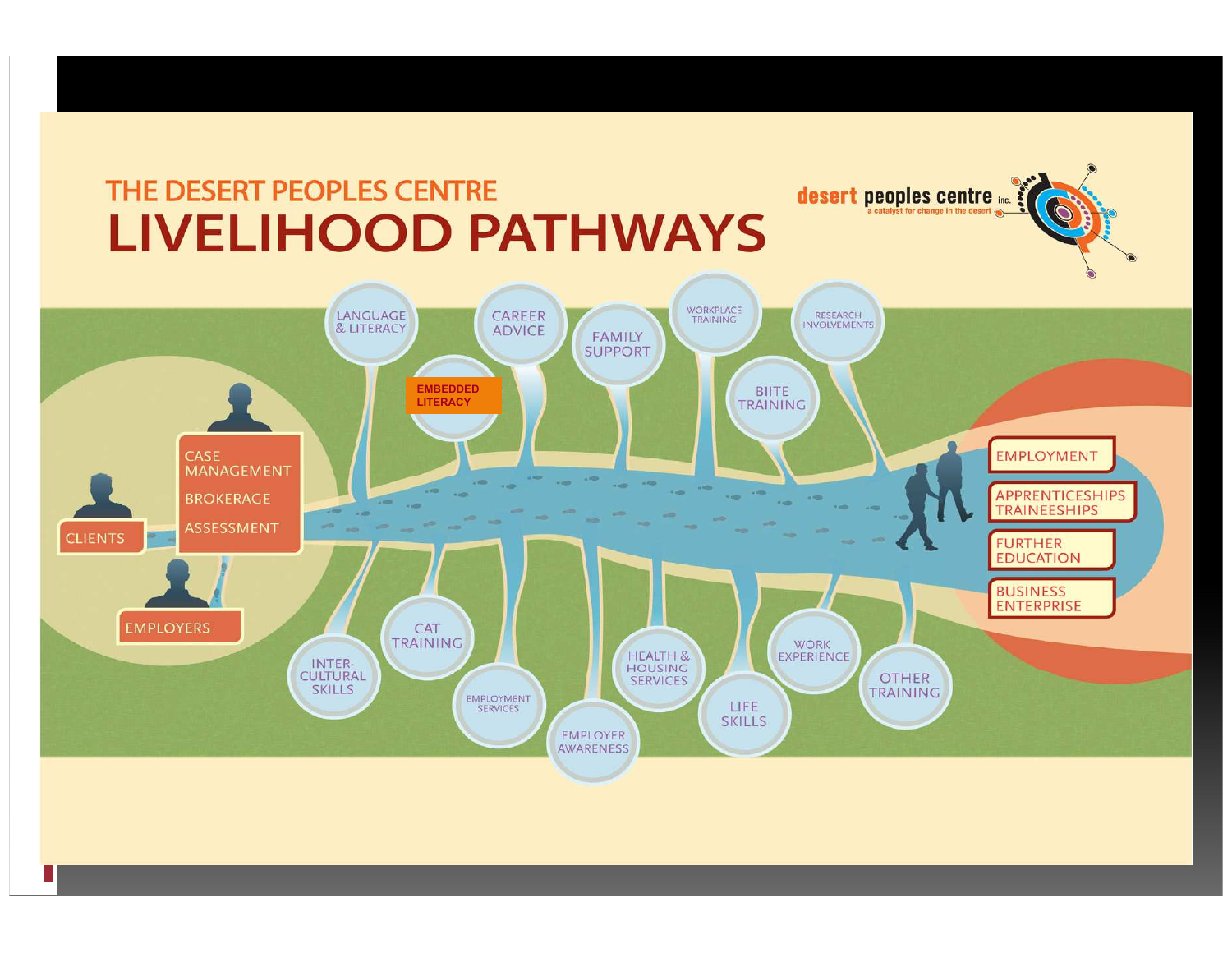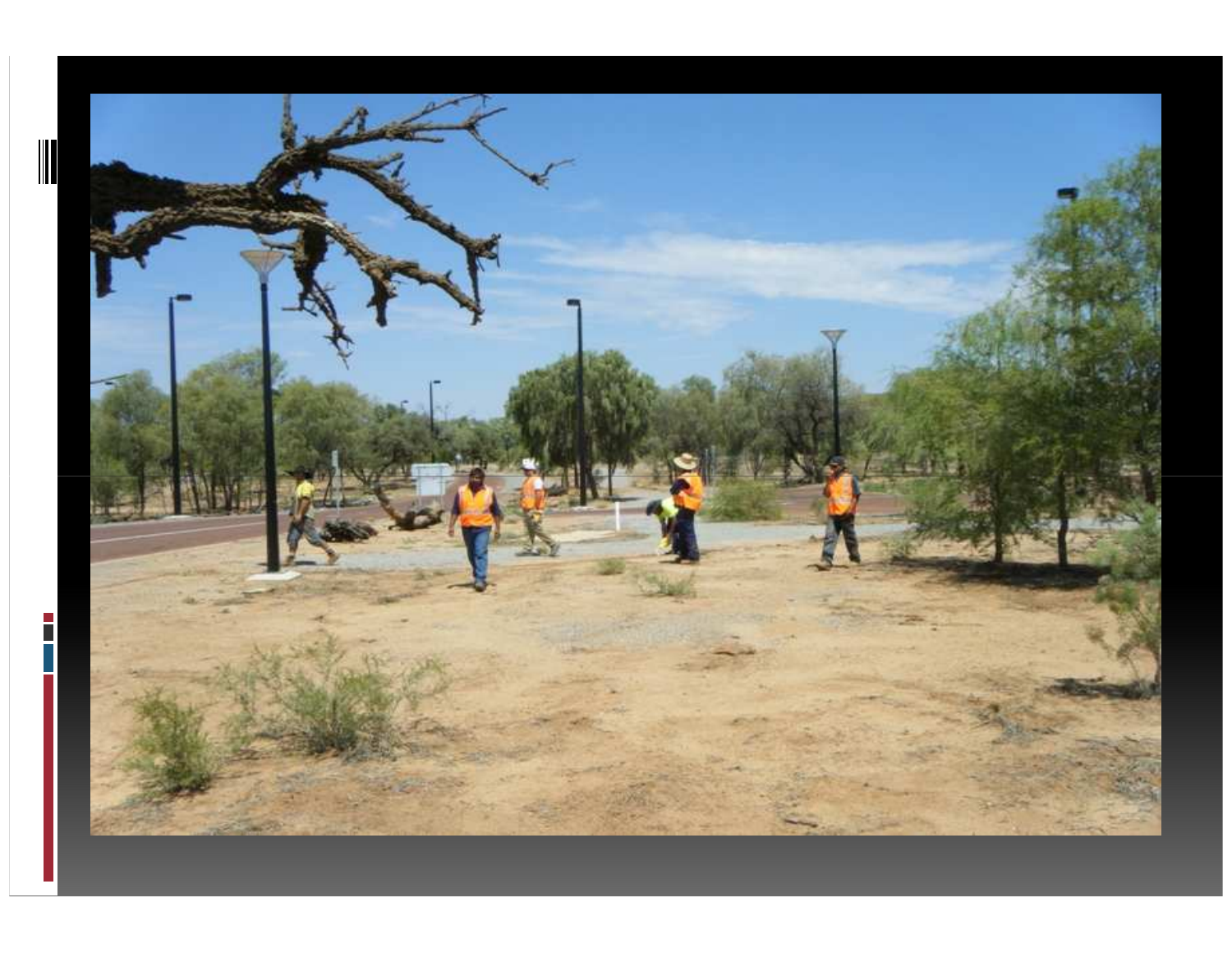# Questions we'd like to address

- What role does training play in producing employment outcomes in Indigenous contexts?
	- □ Where are the gaps in service provision for Indigenous people wanting to engage in the workforce?
	- - What skills and knowledge do trainers need in order to be effective in cross-cultural contexts?
	- $\overline{\phantom{\bullet}}$  Are there models that work to benefit Indigenous job seekers, better than others?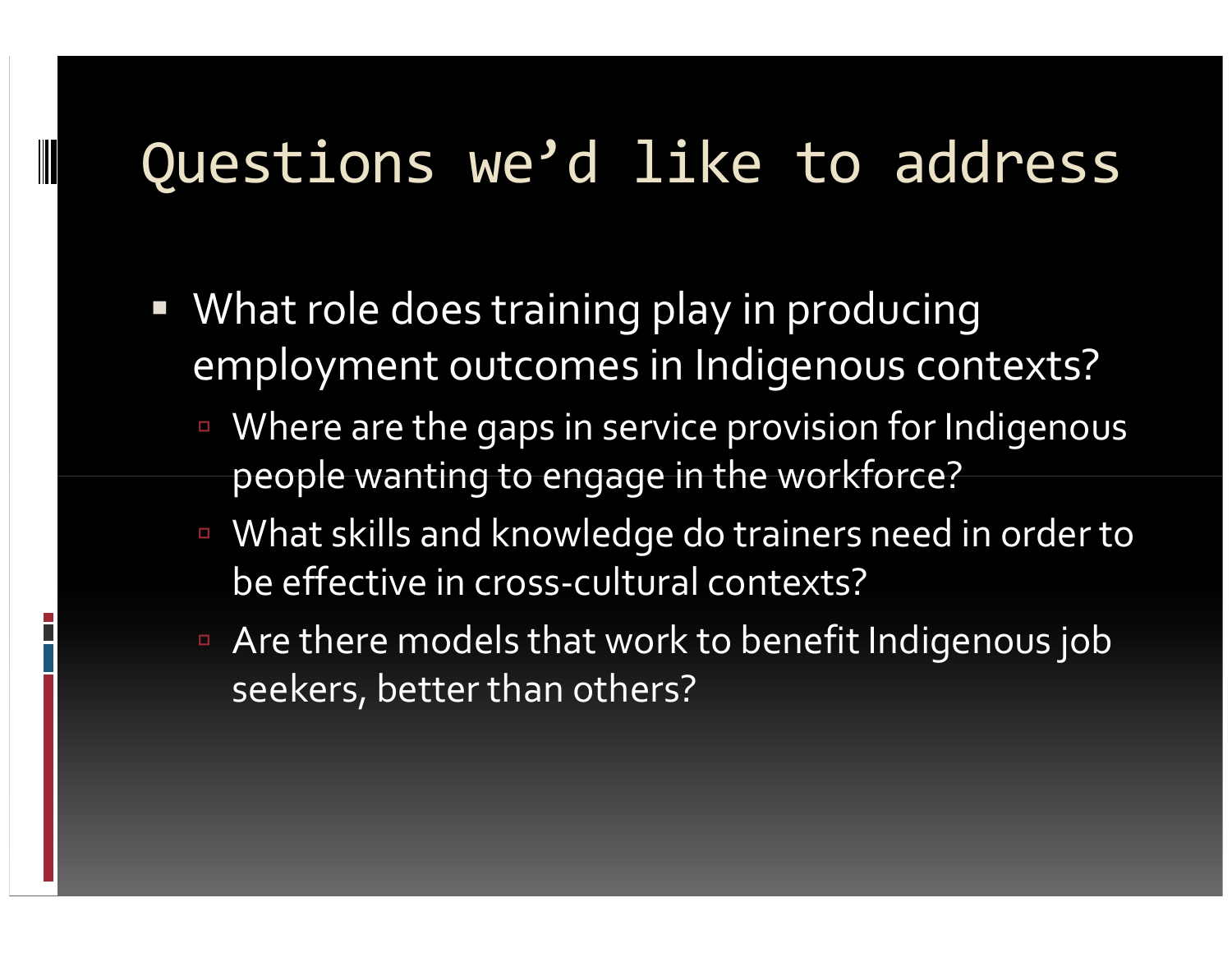### Some cautions

- This paper is based on the evaluation of one program in one context
- We do not pretend to represent the views of Indigenous people
- We do not pretend to have all the answers
- We leave ourselves open to critique and indeed we invite dialogue on this issue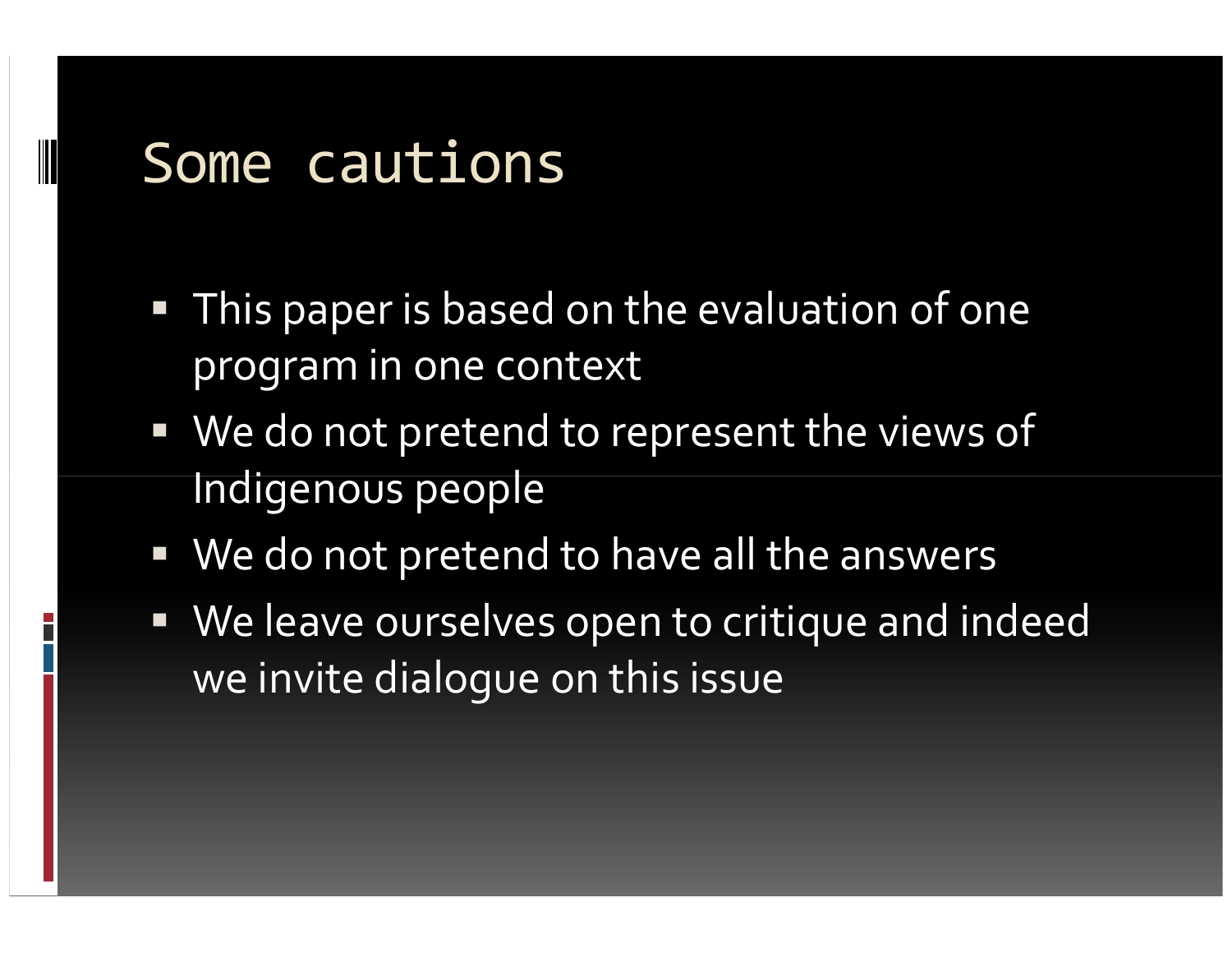## What is TrainingPlus?

- An initiative of the Desert Peoples Centre (joint venture of Centre for Appropriate Technology and BatchelorInstitute)
- Aims to provide unemployed Indigenous people with support, training, work experience and employment in the building, construction and renewable energy industries
- Commenced March 2009, funded initially for 18 months
- $\blacksquare$  Each participant has a tailored training and employment pathway plan
- Now focused on work with the Central Desert Shire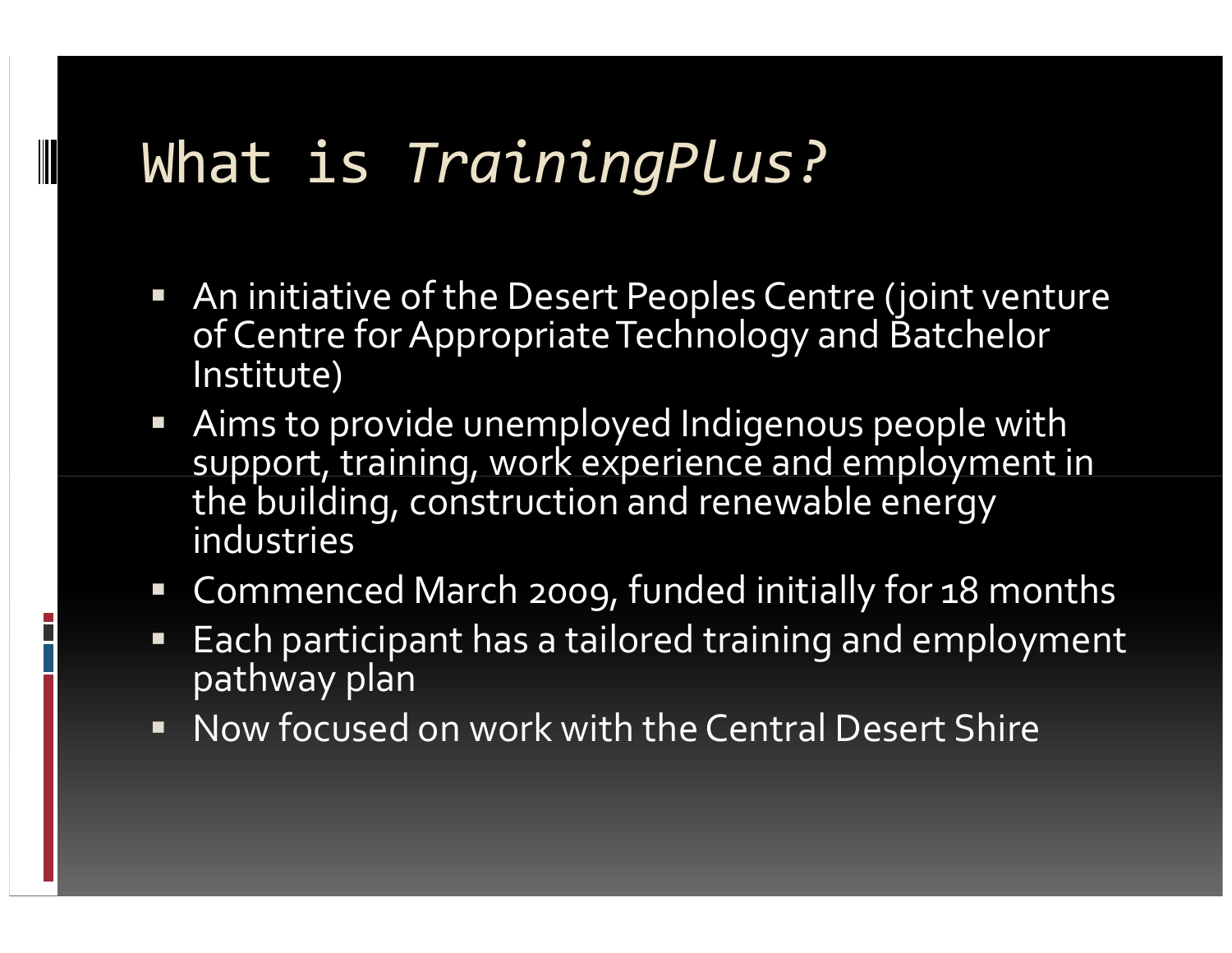# The context of TrainingPlus

İ

| <b>Indicator</b>                                          | <b>Persons</b> <sup>a</sup> | Per cent of total | Selected Australian |
|-----------------------------------------------------------|-----------------------------|-------------------|---------------------|
|                                                           | Years <sup>b</sup>          |                   | characteristics     |
| Total population <sup>a</sup>                             | 23892                       |                   |                     |
| Total Indigenous persons <sup>a</sup>                     | 4494                        | 18.8%             | 2.3%                |
| Median age <sup>b</sup> Indigenous                        | 23                          |                   | 20                  |
| Median age <sup>b</sup> non-Indigenous                    | 35                          |                   | 37                  |
| Persons (aged 15+) with bachelor degree                   | 56                          | 1.9%              | 2.9%                |
| qualifications <sup>a</sup> Indigenous                    |                             |                   |                     |
| Persons (aged 15+) with bachelor degree                   | 1923                        | 13.9%             | 12.4%               |
| qualifications <sup>a</sup> non-Indigenous                |                             |                   |                     |
| Persons (aged 15+) with certificate level                 | 334                         | 11.2%             | 13.2%               |
| qualifications <sup>a</sup> Indigenous                    |                             |                   |                     |
| Persons (aged 15+) with certificate level                 | 3072                        | 22.1%             | 17.7%               |
| qualifications <sup>a</sup> non-Indigenous                |                             |                   |                     |
| Persons attaining year 12 or equivalent <sup>a</sup>      | 357                         | 7.9%              | 19.4%               |
| Indigenous                                                |                             |                   |                     |
| Persons attaining year 12 or equivalent <sup>a</sup> non- | 6527                        | 33.6%             | 44.9%               |
| Indigenous                                                |                             |                   |                     |
| Labour force participation Indigenous                     | 1232                        | 41.2%             | 51.2%               |
| Labour force participation non-Indigenous                 | 11410                       | 82.2%             | 63.7%               |
| Source: ABS 2007                                          |                             |                   |                     |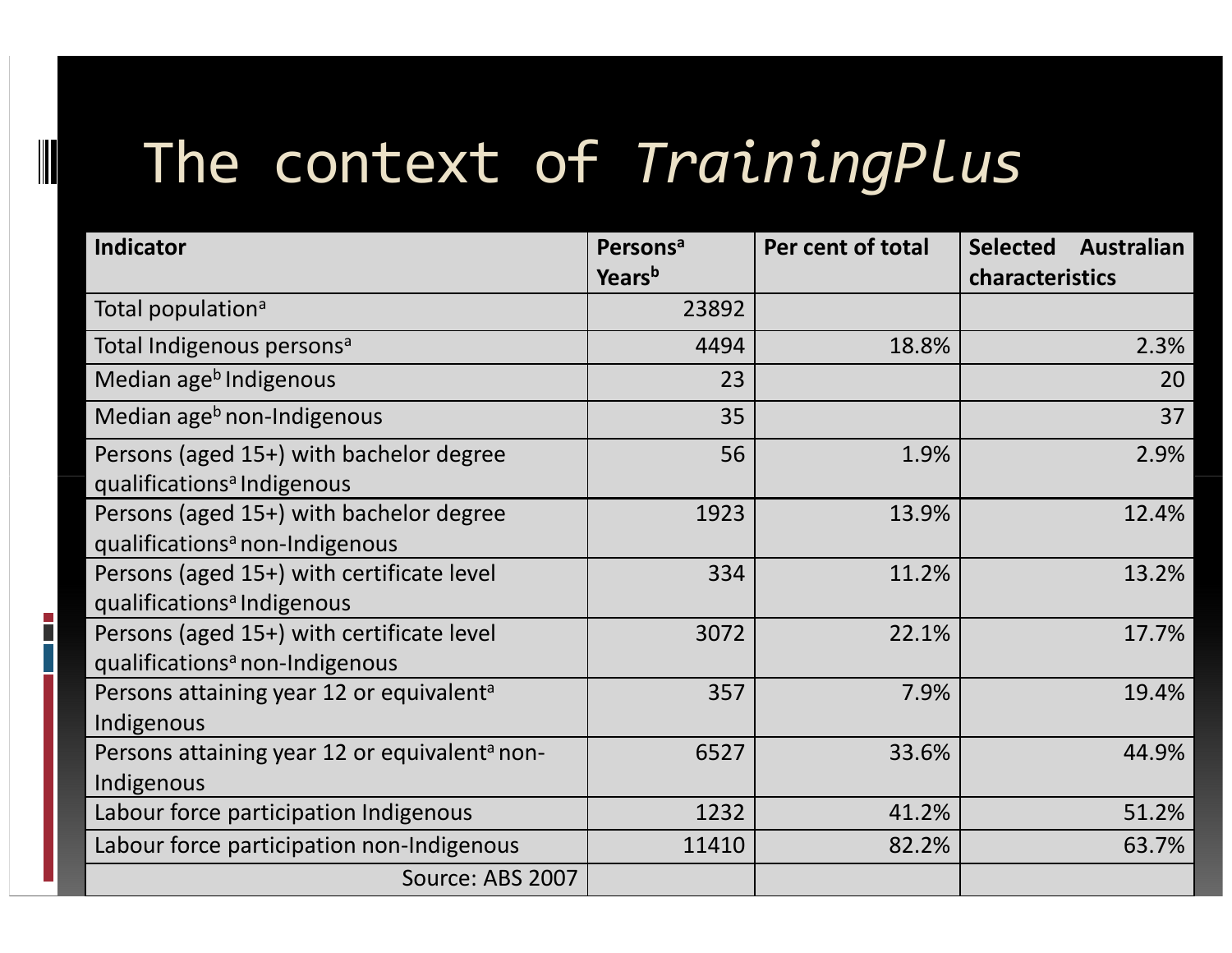## Evaluation methods

- $\mathcal{L}_{\mathcal{A}}$  Evaluation conducted between August 2010 and April 2011
- Aim: to demonstrate outcomes and to enhance those outcomes
- $\Box$ Mixed methods approach
- Theory of change model (see Funnell and Rogers 2011)  $\overline{\phantom{0}}$
- Data sources: 57 training records, 25 semi-structured interviews, relevant literature, background data
- **Qualitative analysis carried out in Nvivo and'quantitized'**  $\blacksquare$ (see Franzosi 2010)
- $\blacksquare$ Quantitative data analysed using Excel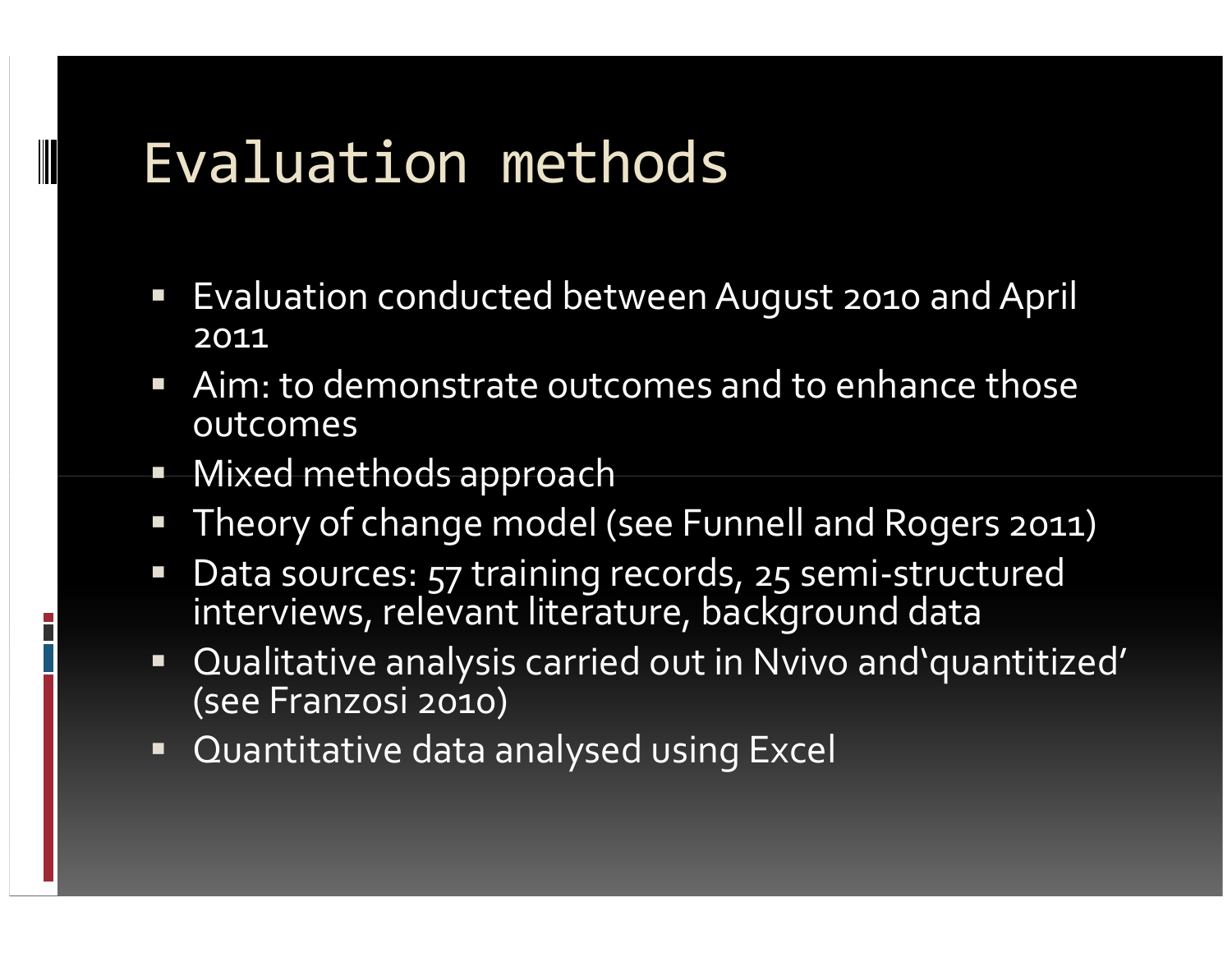# Summary of findings

- $\mathcal{L}_{\mathcal{A}}$  60% achieved a positive training or employment outcome
- **205 accredited units were** marked as competent

| <b>Employment and other outcomes</b> | Status (at Feb 2010)     | Per cent of total |
|--------------------------------------|--------------------------|-------------------|
| Ongoing employment                   | $\mathbf{q}$             | 15.79%            |
| Employed greater than 13 weeks       | 3                        | 5.26%             |
| Employed less than 13 weeks          | $\overline{\phantom{a}}$ | 12.28%            |
| Work experience                      | $\overline{\phantom{a}}$ | 3.51%             |
| Continuing with training             | 14                       | 24.56%            |
| Left program (unsure of destination) | 22                       | 38.60%            |
| Total                                | 57                       | 100.0%            |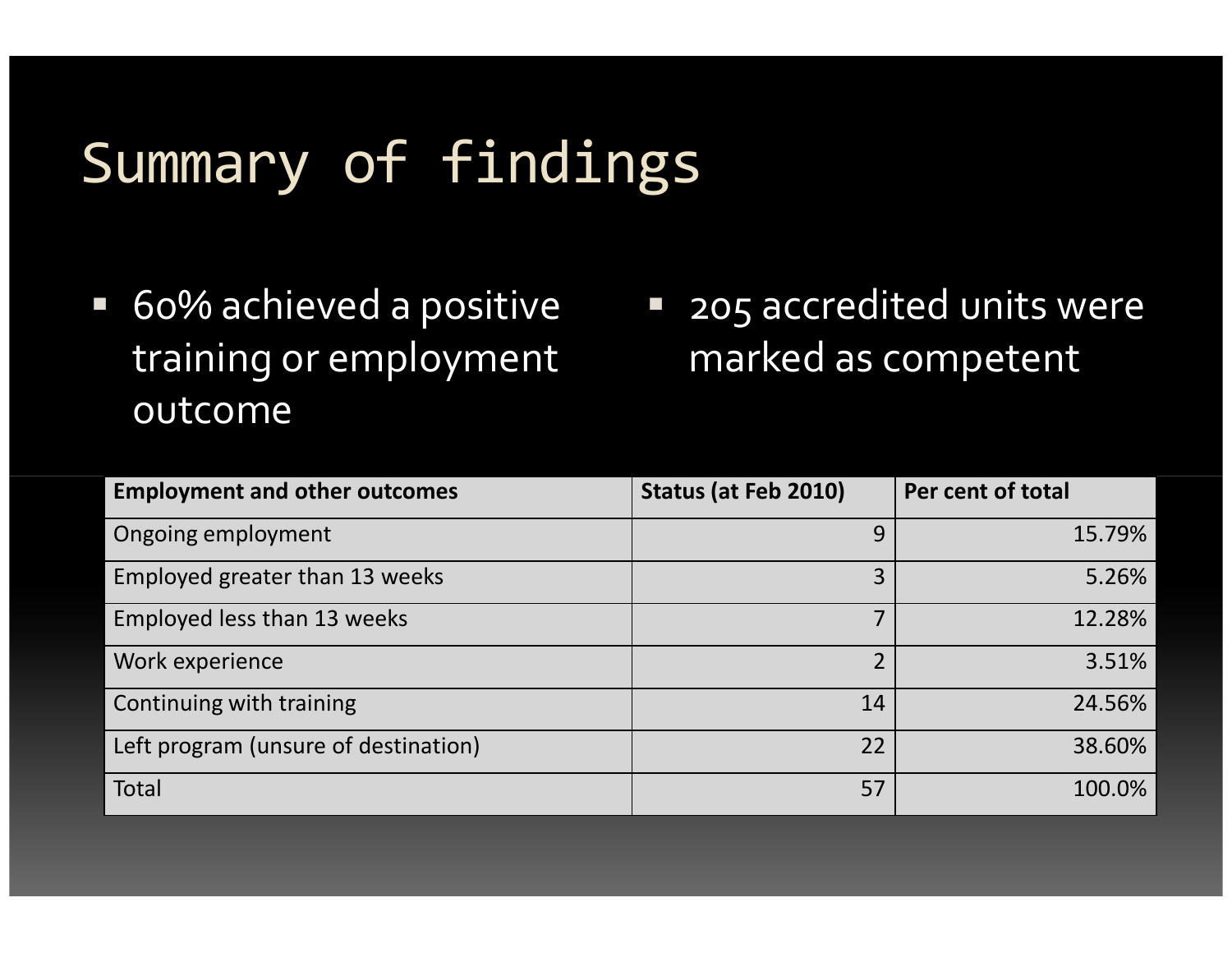## What works?

- the case management approach;
- the relationships formed with clients and other stakeholders;
- the ability of staff to advocate for and support clients;
- $\;\;\bar{}\;$  the learning environment;
- $\blacksquare$  extent to which a client is ready to adopt the values of workplace culture;
- **Example 1** constructive working relationships with other organisations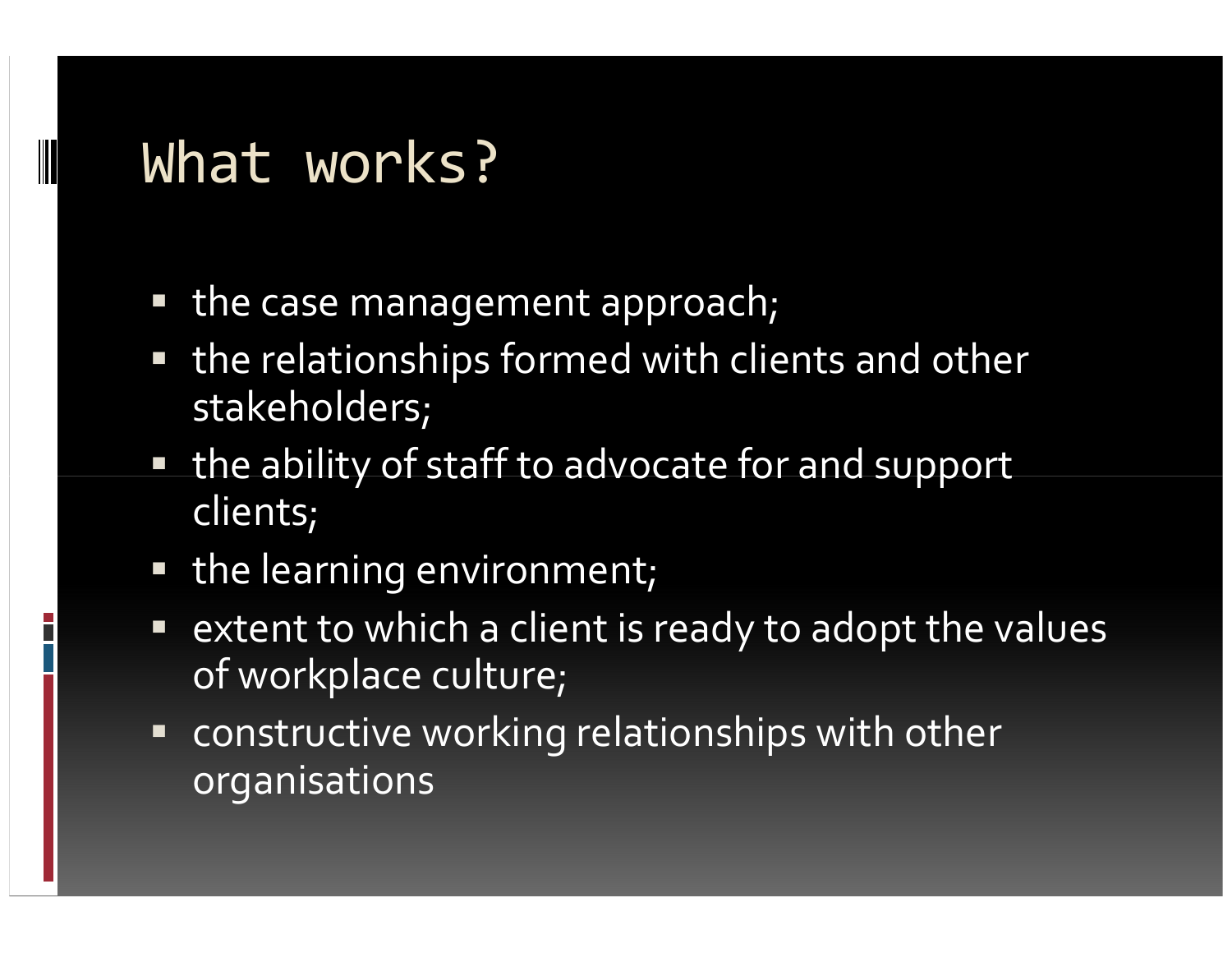## Some implications

- $\overline{\phantom{a}}$ VET as a tool that leads effective in this context.
	- Do we really understand t unique features of our own culture?

What about the importance of skills for employment?

us in ordinately as we are confronted with values and norms of  $\alpha$ 

 $\blacksquare$  Do we really understand is a plane for engaging at the  $i$  unique features of our own stream and  $n$ , digenous culture. reness of our own cultural biases will help vocational training?

Why is it then, that an

organisation such as the

Desert Peoples Centre

encourages the use of

much of an ask?Isn't this too

۰

 $\nu$ iour in a it promote

 Training providers in this kind of context must be able to demonstrate f an ask? ars who that learners are progressing in their identity to the extent that their not only in the horizons are widened, their understanding of workplace expectations also need to and values is aligned for the intended purpose and they are more capable of making informed choices about their future.

 $\blacksquare$ We would see Indigenous co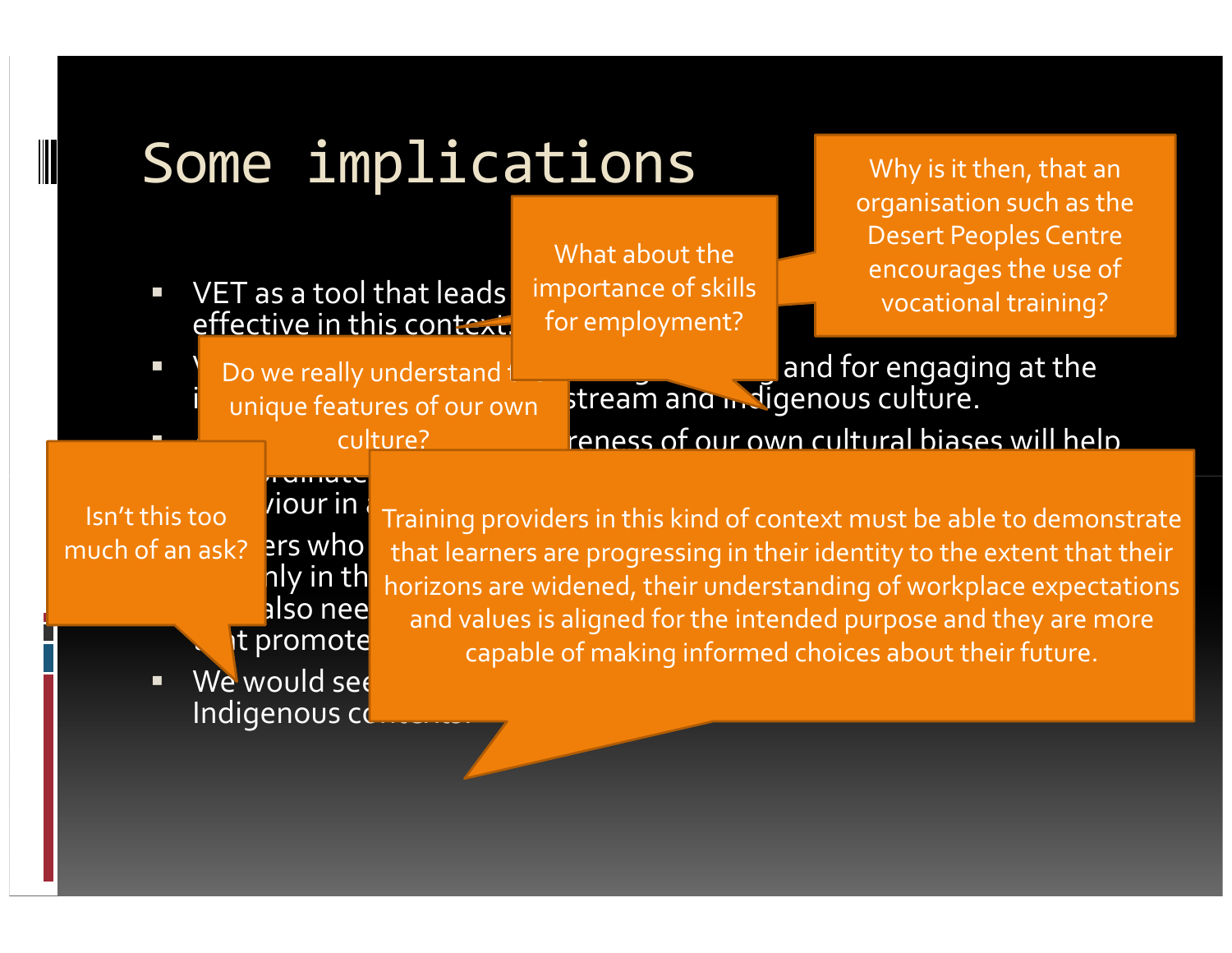